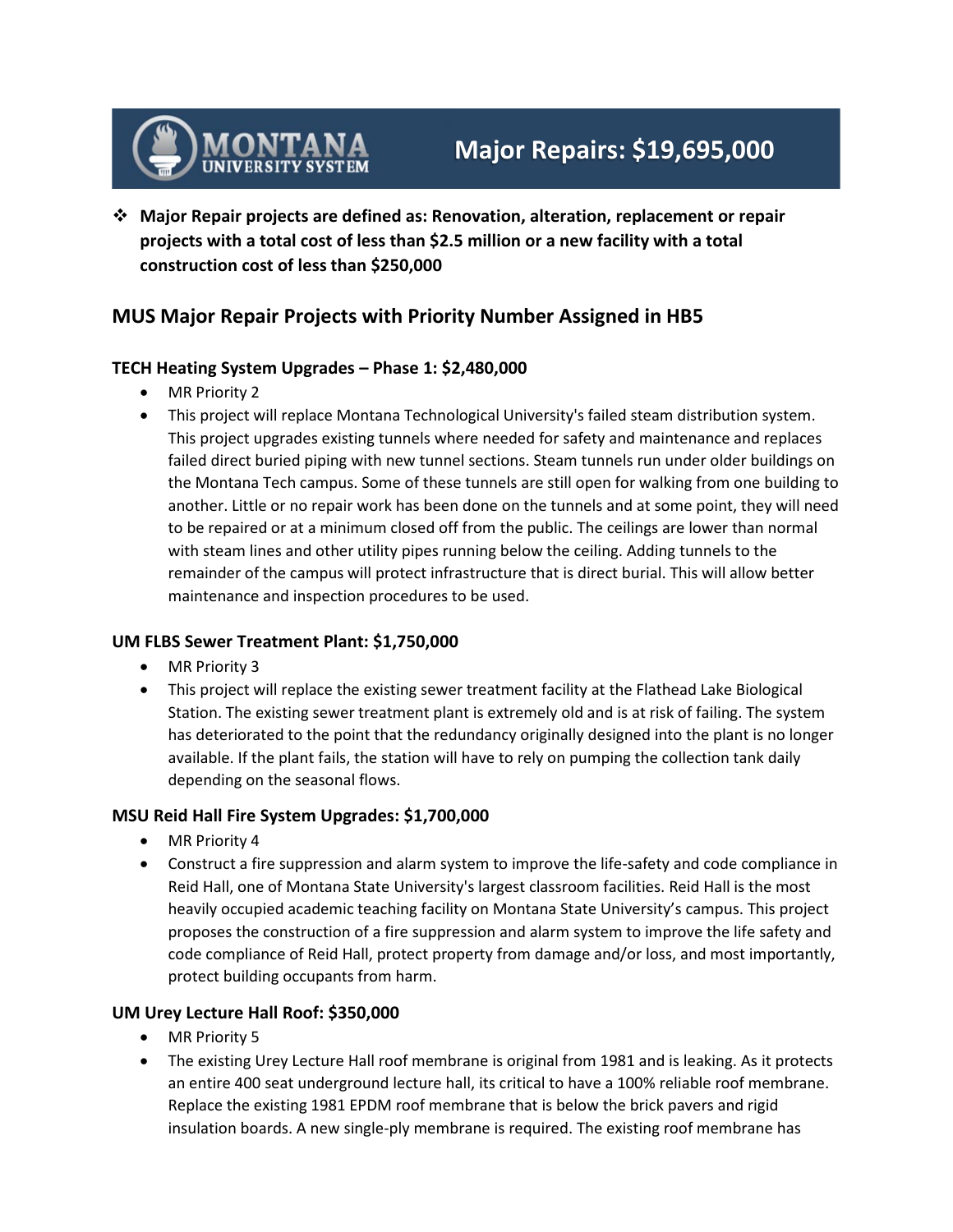exceeded its life expectancy by at least 20 years. Costly damage to structure and contents could result if any of the proposed work is deferred again.

## **UM Mansfield Library Roof Replacement: \$1,200,000**

- MR Priority 8
- This project will replace the ballasted EPDM roofing membrane that was installed in 1990. The Mansfield Library roof is approximately one acre in size. The existing roof membrane has exceeded its life expectancy by at least 15 years. Costly damage to structure and contents could result if any of the proposed work is deferred again.

## **MSU Haynes Hall Lab Ventilation Upgrades: \$1,600,000**

- MR Priority 9
- Upgrade ventilation systems in instructional labs throughout Haynes Hall. There are needed ventilation improvements in the painting, ceramic, welding and sculpture instructional labs to improve air quality and safe learning environments. Upgrade mechanical ventilation system in Haynes Hall for occupant safety and code compliance. This project specifically addresses needed HVAC upgrades in the painting, ceramic, welding, and sculpture areas.

## **TECH Fire Alarm Upgrades: \$200,000**

- MR Priority 10
- This request will provide upgraded or replaced alarm systems for buildings that no longer have adequate basic protection for occupants and assets due to obsolescence of equipment. Some of these systems are 40-years old and are becoming dangerously unreliable and not repairable. This request would provide funding to replace fire alarm systems that are, in some cases, decades past their planned life, and provide critical fire access. Replacement is necessary to provide adequate protection to occupants and assets. Fire alarm panels and alarm notification is not code compliant.

#### **MSU Montana Hall Fire System Upgrades: \$455,000**

- MR Priority 12
- Construct a fire suppression system to improve the life-safety code and code compliance in Montana Hall. Construct a fire suppression system to improve the life-safety code and code compliance in Montana Hall.

#### **MSUB Art Annex Safety & System Upgrades: \$1,200,000**

- MR Priority 13
- Replacement of life safety building systems in the Art Annex to improve the safety and continued use of the facility. This project proposes the replacement of life-safety systems in the Art Annex Building. The existing facility that is well past its effective lifespan provides to support to academic programs. Life safety work will extend the operational life of the facility.

#### **HC Donaldson Building HVAC Upgrades: \$1,000,000**

- MR Priority 14
- This project will repair and replace HVAC and building control systems in Donaldson Building at Helena College. Removing the aging fluid-based heating and cooling system from the few remaining areas of the Donaldson Building and replacing it with a roof mounted HVAC system.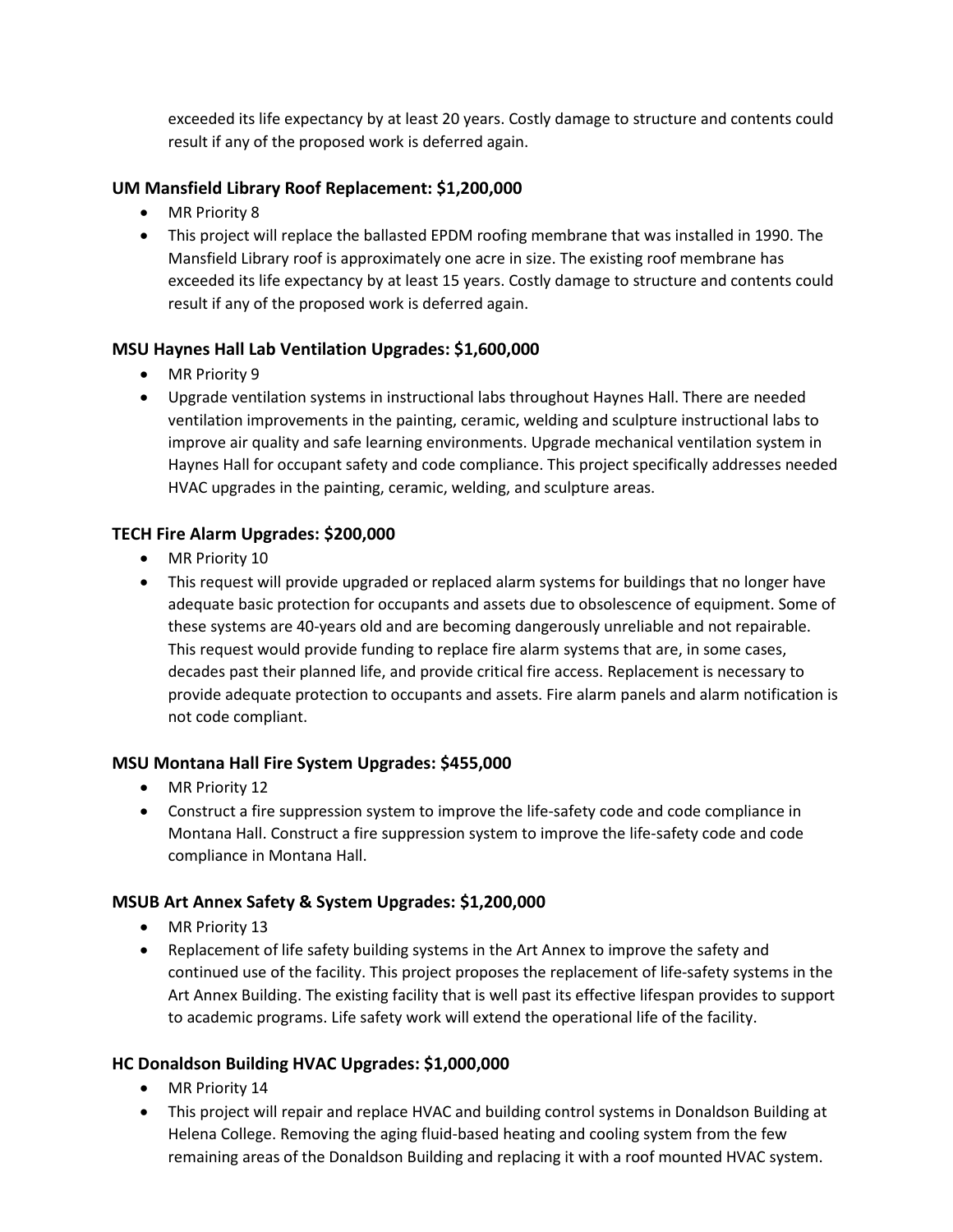The current system involves routing either heated or cooled water through wall mounted fan boxes. The system does not allow for both heating and cooling options to occur without manually switching from the boiler to the chiller and then waiting for the water temperature to change which takes at least a day. The fan boxes create challenging classroom settings as they are noisy and make classroom instruction, presentations, and discussions difficult. A roof mounted forced air HVAC system would allow for more precise control of room temperature and keep background noise to a minimum.

## **UMW Heating System Replacement & Repair: \$2,495,000**

- MR Priority 15
- This project will repair and replace steam and condensate systems on the University of Montana Western campus. This project would include the addition of a second low pressure boiler and the elimination of the high-pressure biomass boiler.

## **UM Stone Hall Roof Replacement: \$400,000**

- MR Priority 17
- Replace existing sloped roofing and attic insulation of Stone Hall (formerly the Journalism Building). This building was built in 1936. This project will replace the worn-out roof, abate existing vermiculite insulation and replace with new attic insulation. The existing sloped roof shingles are beyond their life expectancy and wearing thin. The vermiculite attic insulation must be abated and replaced with new insulation. This project would replace the roof with new historic looking, long lasting shingles similar to Main Hall and Rankin Hall. The existing vermiculite attic insulation would also be replaced. The existing shingle roof has exceeded its life expectancy by at least 20 years. Costly damage to structure and contents could result if any of the proposed work is deferred again.

#### **MSUN Vande Bogart Library Roof Replacement: \$325,000**

- MR Priority 18
- Replace the aging roof membrane, insulation, and repair other roof components on the Vande Bogart Library. The Vande Bogart Library's roof membrane has many blisters and has begun pulling away from the parapet wall. This project replaces the roof membrane and insulation components which are beyond their useful life spans.

#### **MSU Lewis Hall Roof Replacement: \$1,600,000**

- MR Priority 23
- Reroof and roof framing upgrades to Lewis Hall. Lewis Hall has a clay tile roof that is original to the facility. This project addresses replacement/repair of missing or broken clay tiles, proper fastening of the preserved and new tiles, replacement of underlayment and insulation, and upgrades to the snow/ice fall protection and roof structure.

#### **MSUN Auto Tech Building System Improvements: \$535,000**

- MR Priority 25
- Upgrade Automotive Technology Building envelope and mechanical systems to retire a series of building deferred maintenance, improve system efficiency, and provide healthier and safer instructional environments. This project replaces the failing roof deck fasteners, causing the decking to buckle in three locations. Furthermore, this project upgrades the original and